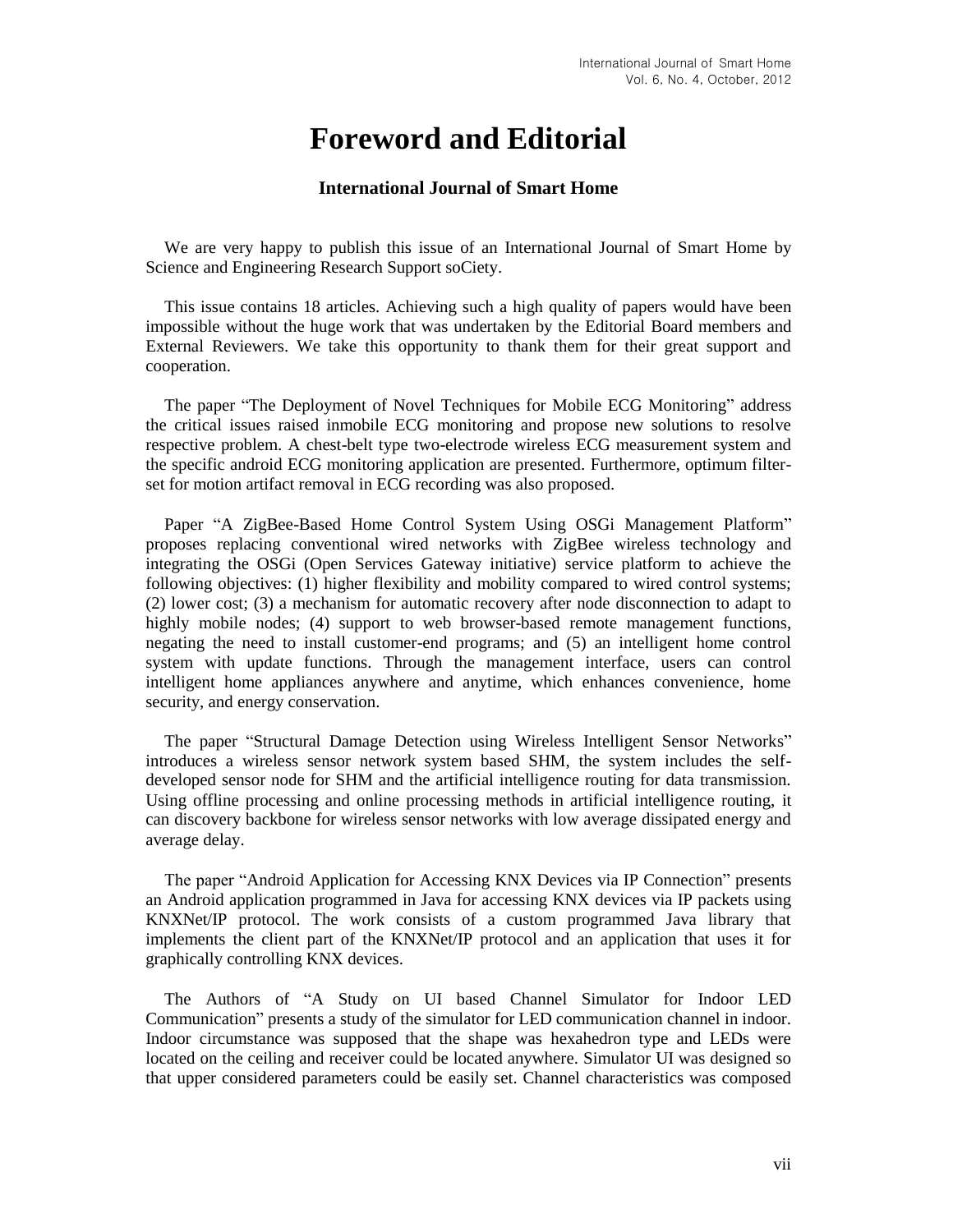of LOS(Line Of Sight) and NLOS(Non LOS) LED signal which navigated through indoor after starting at LEDs. Finally channel characteristics which was delay time and attenuated power of received signal was saved as a text file and the result graph was displayed after postprocessing.

Paper "Energy Signal Scheduling: A Simple Scheduling Mechanism for Wireless Sensor Networks" proposed an energy efficient scheduling method called Energy Signal Scheduling (ESS). Then, QoS-aware Energy Signal Scheduling (QoS-ESS) was presented. The QoS-ESS method improves ESS by dividing the sensor network to some clusters and applying the ESS for each cluster separately. The effectiveness of the proposed method is evaluated using NS2 simulator.

In the paper "Automatic UI Generation Technique for Mobile Applications on Touch-Screen based Smart Phones", Authors proposed the touch-screen UI generating technique based on content's source code by static analysis. To generate the UI automatically, we adopt the notion of key set graphs that store the UI status information of applications to identify UI states by referencing the graphs and generating optimized on-screen keyboards. This method uses effective graph data structures to effectively circumvent the overhead issues featured in the dynamic analysis method.

The paper "Scalar Multiplication Algorithms for Wireless Sensor Network" proposes efficient algorithms for scalar multiplication on Elliptic Curve can be applied on Wireless Sensor Network. These are secured against side Channel Attack. The window size may be a subject of trade off between the available RAM and ROM at that particular instance on sensor node. Due to physical characteristics of sensor node, the power consumption and time consumption using the secret key can be clearly observed. Thus Side Channel Attack (SCA) is a serious threat against these devices. The main target for Side Channel Attack (SCA) against ECC implementation is the algorithm used for scalar multiplication on elliptic curve.

The paper "A Study on the Smart Virtual Machine for Executing Virtual Machine Codes on Smart Platforms" deals with a virtual machine, SVM, based on stack and capable of being run on various smart devices. SVM receives a SIL code which is semantically equivalent to a program created with different languages and interprets it based on stack on a software level. Then it runs the programs so that specific smart device operation systems and devices can load them and therefore have the advantage of being platform independent.

The Authors of "Multi-sensor Data Fusion with Dynamic Component for Context Awareness" propose about how to use multi-sensor data fusion to infer context in the dynamic circumstances. Dynamic circumstance means a changing of the situation or the surrounding itself, and particularly signifies that there is a changeable factor in a specific environment. It measures to recognize an expected situation of a moving object's approach, contact and collision in advance.

Paper "A Gesture Based Camera Controlling Method in the 3D Virtual Space" proposes a gesture user interface for controlling a virtual camera in the 3D virtual space, which can be used to navigate the 3D virtual space by users. In the proposed mechanism, Kinect is used as an input device for detecting positions of user gestures. After obtaining the positions information from Kinect, the sequences of positions are filtered to be recognized as any kind of gestures for controlling the virtual camera. The recognized gestures will push the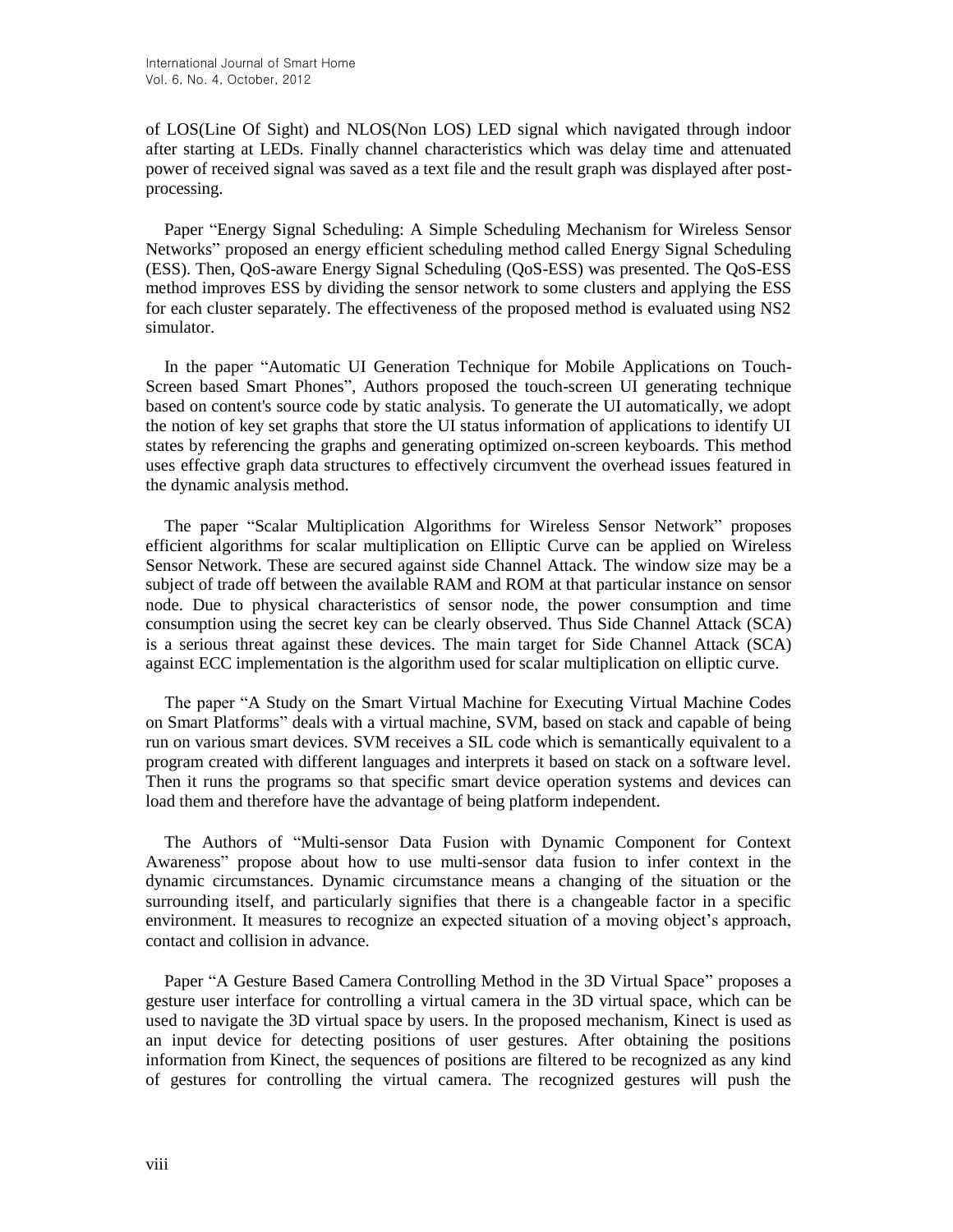corresponding operation into the camera in the 3D virtual space so that the 3D space can be navigated according to the user-steered control.

The paper "A User's Experience in Optimizing Smartphone Performance Using Overclocking and Memory Cleaning Techniques" present an approach to improve the performance of a smartphone. The approach involves two main techniques: increasing the speed of the device by overclocking it and optimizing memory usage by deleting unnecessary apps while replacing apps with more efficient ones. Detailed procedures of these optimization steps are provided which ordinary users can apply. Using these same techniques, optimizing experiments were performed on an Android phone and included the results.

Paper "Key Practices Circumscribing the Construction Complexities: Challenge for Chinese Construction Industry" aims to explore the basic complexity traits which trigger the construction projects towards complex premises. Complexity cannot be avoided during project execution but it can be managed by rehearsing key construction management practices. This research determines the impacts of key practices on construction projects in Chinese economy. To address the primary aim, a survey was conducted to determine correlations between variables. The analyses has evoked that weak design verification, business politics, ambiguities among stakeholders, ignorance of user inputs, lack of trust among stakeholders, commercialized glazing of construction industry and bureaucratic environment are major items of construction complexity continuum which make the construction projects complex.

In the paper "Software Fault-proneness Prediction using Random Forest", Authors presents a novel prediction model using Random Forest classifier. Random Forest (RF) can be a promising candidate for software quality prediction because it is one of the most accurate classification algorithms available and has strengths in noise handling and efficient running on large data sets. The RF model is constructed and the attribute selection process of the input data is performed before the model evaluation.

In the paper "Design and Implementation of the Compiler with Secure Coding Rules for Developing Secure Mobile Applications in Memory Usages", a compiler which can examine applications' weaknesses at the software development stage has been designed and implemented based on existing weakness research. The proposed compiler analyzes the weaknesses within a program at the point of compilation, different to the existing development environments which separate compilers and weakness analysis tools. As a result, the new compiler enables mobile applications that are developed in rapid development cycles to be created safely from the very first stages of development.

The Authors of "Improving Data Accessibility in Vehicle Ad hoc Network" proposes an efficient method to improve data accessibility in VANET by utilizing the data replica of Roadside Unit (RSU). Both data access pattern and driving pattern are utilized to decide which data item should be replicated in RSU. The conducted simulations clearly reveal that the proposed methodology outperforms other schemes in a variety of environments.

Paper "Fast Frame Detection Method for Digital Radio Mondiale Plus in Spectra Reversion Status" proposed a joint frame synchronization and reversed spectrum signal differentiation method for DRM Plus digital broadcasting systems. The proposed scheme can detect the fast frame synchronization and determine whether normal spectrum signal or reversed spectrum signal without carrier frequency offset & sampling frequency offset